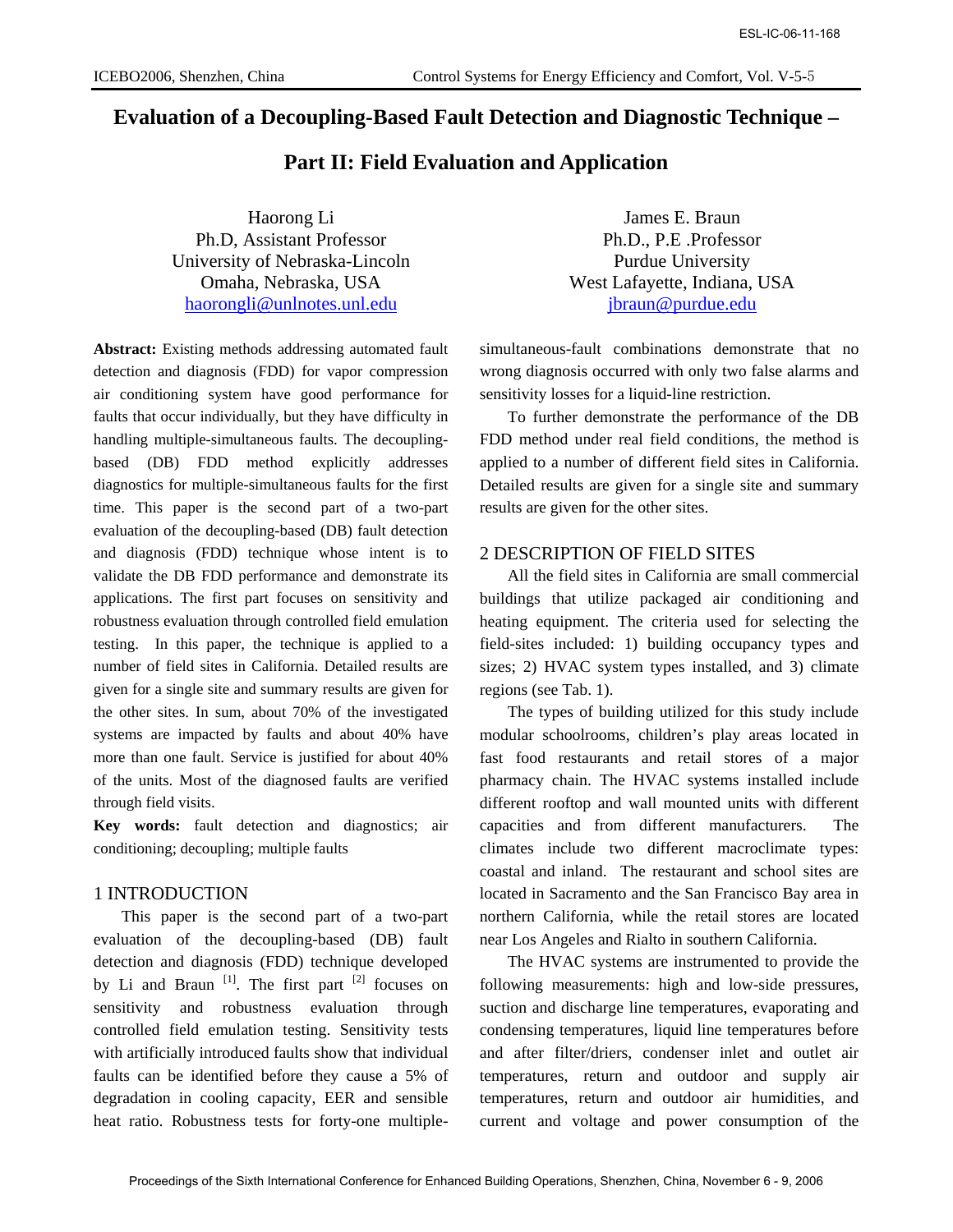compressor. Cooling capacity is estimated using measurements and the virtual sensor for refrigerant mass flow rate <sup>[3]</sup>. In all, eighteen different packaged air conditioners are monitored.

| Occupancy<br>Type<br>Schoolroom<br>McDonalds                                                                                                                                                                                                                                                                                                                                                                                                                                                                                                                                                                                                                                                                                                                              | Climate<br>Location<br>Inland<br>Woodland<br>Coastal | Model             | Cap    |                     |                    |                                  |                                            |                                                                                                                                                                                                                                                                                                                                                                                                                                                                                                                                                                                                                                                                                                                                                                                                                   |
|---------------------------------------------------------------------------------------------------------------------------------------------------------------------------------------------------------------------------------------------------------------------------------------------------------------------------------------------------------------------------------------------------------------------------------------------------------------------------------------------------------------------------------------------------------------------------------------------------------------------------------------------------------------------------------------------------------------------------------------------------------------------------|------------------------------------------------------|-------------------|--------|---------------------|--------------------|----------------------------------|--------------------------------------------|-------------------------------------------------------------------------------------------------------------------------------------------------------------------------------------------------------------------------------------------------------------------------------------------------------------------------------------------------------------------------------------------------------------------------------------------------------------------------------------------------------------------------------------------------------------------------------------------------------------------------------------------------------------------------------------------------------------------------------------------------------------------------------------------------------------------|
|                                                                                                                                                                                                                                                                                                                                                                                                                                                                                                                                                                                                                                                                                                                                                                           |                                                      |                   |        |                     |                    |                                  | Tab. 1 California field sites' information |                                                                                                                                                                                                                                                                                                                                                                                                                                                                                                                                                                                                                                                                                                                                                                                                                   |
|                                                                                                                                                                                                                                                                                                                                                                                                                                                                                                                                                                                                                                                                                                                                                                           |                                                      |                   | (Tons) | <b>Stage</b><br>No. | Exp.<br>Device     | VM No.                           | Good<br>Data                               | RTU/COMP Model No.                                                                                                                                                                                                                                                                                                                                                                                                                                                                                                                                                                                                                                                                                                                                                                                                |
|                                                                                                                                                                                                                                                                                                                                                                                                                                                                                                                                                                                                                                                                                                                                                                           |                                                      | <b>Bard</b><br>HP | 3.5    | 1                   | <b>FXO</b>         | 1<br>$\overline{2}$<br>3         | A.M.                                       | <b>WH421-A</b><br>CopelandRecip. CR42K6-PFV                                                                                                                                                                                                                                                                                                                                                                                                                                                                                                                                                                                                                                                                                                                                                                       |
|                                                                                                                                                                                                                                                                                                                                                                                                                                                                                                                                                                                                                                                                                                                                                                           | Oakland                                              |                   |        |                     |                    | $\overline{4}$                   | P.M.                                       |                                                                                                                                                                                                                                                                                                                                                                                                                                                                                                                                                                                                                                                                                                                                                                                                                   |
|                                                                                                                                                                                                                                                                                                                                                                                                                                                                                                                                                                                                                                                                                                                                                                           | Inland                                               |                   | 10     | $\mathfrak{2}$      |                    | Watt<br>Ave                      | P.M.                                       | D3CG120N20025MKD<br>Bristol Inertia H25A56QDBLA                                                                                                                                                                                                                                                                                                                                                                                                                                                                                                                                                                                                                                                                                                                                                                   |
|                                                                                                                                                                                                                                                                                                                                                                                                                                                                                                                                                                                                                                                                                                                                                                           | Sacramento                                           | York              | 6      | 1                   | <b>FXO</b>         | Brad-<br>shaw                    | A.M.                                       | D1CG072N07925ECC<br>CopelandScroll ZR72KC-TF5                                                                                                                                                                                                                                                                                                                                                                                                                                                                                                                                                                                                                                                                                                                                                                     |
|                                                                                                                                                                                                                                                                                                                                                                                                                                                                                                                                                                                                                                                                                                                                                                           | Coastal                                              |                   |        |                     |                    | Milpitas                         | P.M.                                       | D1CG072N09925C<br>CopelandScroll ZR72KC-TF5-250                                                                                                                                                                                                                                                                                                                                                                                                                                                                                                                                                                                                                                                                                                                                                                   |
|                                                                                                                                                                                                                                                                                                                                                                                                                                                                                                                                                                                                                                                                                                                                                                           | Oakland                                              |                   | 12     | $\overline{2}$      |                    | Castro                           | P.M.                                       | D4CG150N16525MDB<br>Bristol Inertia H26A720QDBLA                                                                                                                                                                                                                                                                                                                                                                                                                                                                                                                                                                                                                                                                                                                                                                  |
|                                                                                                                                                                                                                                                                                                                                                                                                                                                                                                                                                                                                                                                                                                                                                                           |                                                      |                   | 6.25   |                     |                    | 3                                | P.M.                                       | WCD075C30BBC<br>Comp: GP813-NN3-GA                                                                                                                                                                                                                                                                                                                                                                                                                                                                                                                                                                                                                                                                                                                                                                                |
|                                                                                                                                                                                                                                                                                                                                                                                                                                                                                                                                                                                                                                                                                                                                                                           | Inland                                               |                   |        | 1                   |                    | 1                                | A.M.                                       |                                                                                                                                                                                                                                                                                                                                                                                                                                                                                                                                                                                                                                                                                                                                                                                                                   |
|                                                                                                                                                                                                                                                                                                                                                                                                                                                                                                                                                                                                                                                                                                                                                                           | Rialto                                               | Trane<br>HP       | 7.5    |                     | FXO for<br>Cooling | 5                                | A.M.                                       | WFD090C30BBC                                                                                                                                                                                                                                                                                                                                                                                                                                                                                                                                                                                                                                                                                                                                                                                                      |
|                                                                                                                                                                                                                                                                                                                                                                                                                                                                                                                                                                                                                                                                                                                                                                           |                                                      |                   |        |                     |                    | $\overline{2}$<br>$\overline{4}$ | A.M.<br>A.M.                               | Comp:CRHH075J0H00                                                                                                                                                                                                                                                                                                                                                                                                                                                                                                                                                                                                                                                                                                                                                                                                 |
| Walgreens                                                                                                                                                                                                                                                                                                                                                                                                                                                                                                                                                                                                                                                                                                                                                                 | Coastal<br>Anaheim                                   | Voyage<br>r       | 5      |                     | TXV for            | $\mathbf{2}$                     | P.M.                                       | WSCO60A3R0A01H0A<br>Comp: SSR061A3RPA                                                                                                                                                                                                                                                                                                                                                                                                                                                                                                                                                                                                                                                                                                                                                                             |
|                                                                                                                                                                                                                                                                                                                                                                                                                                                                                                                                                                                                                                                                                                                                                                           |                                                      |                   | 6.25   | 1                   | Heating            | $\mathbf{1}$                     | P.M.                                       | RTU:WCD075C30CBC                                                                                                                                                                                                                                                                                                                                                                                                                                                                                                                                                                                                                                                                                                                                                                                                  |
|                                                                                                                                                                                                                                                                                                                                                                                                                                                                                                                                                                                                                                                                                                                                                                           |                                                      |                   |        |                     |                    | 5                                | P.M.                                       | Comp: GP813-NN3-GA                                                                                                                                                                                                                                                                                                                                                                                                                                                                                                                                                                                                                                                                                                                                                                                                |
|                                                                                                                                                                                                                                                                                                                                                                                                                                                                                                                                                                                                                                                                                                                                                                           |                                                      |                   | 7.5    |                     |                    | $\overline{\mathcal{A}}$<br>3    | P.M.<br>P.M.                               | RTU: WCD090C30CBC<br>Comp: CRHH075J0H00                                                                                                                                                                                                                                                                                                                                                                                                                                                                                                                                                                                                                                                                                                                                                                           |
| Tab. 1 also tabulates other information about the<br>es and equipment, including expansion device<br>ormation, system model number, compressor<br>del number and solar radiation information. FXO<br>d TXV denote fixed-orifice and thermal expansion<br>ve respectively. Entries in the 'Good Data' column<br>licate when the ambient air temperature sensor is<br>t exposed to direct solar radiation, in the morning<br>.M.) or afternoon (P.M.).<br>CASE STUDY RESULTS FOR A<br><b>STFOOD PLAY AREA</b><br>This site is located in Oakland, California. A<br>gle 6-ton rooftop unit is installed for the play area<br>this fastfood restaurant and uses a scroll<br>mpressor and a TXV. Data collected from April to<br>tober in 2002 were used to perform FDD. After | ering the transient data using a steady-state        |                   |        |                     |                    | plots.                           |                                            | acquisition equipment, 1119 data points (one data point<br>every five minutes) were retained. Since the RTU w<br>installed for several years, faults have develope<br>Statistical results are presented in terms of histogram b<br>Fig. 1, 2, 3, 4 and 5 show normalized fault indicate<br>for the five different faults considered in this study. F<br>1 gives normalized fault indicators for a liquid-li<br>restriction fault. All the steady-state data points a<br>located at the right of the red dotted FDD threshold li<br>and the mean value is around 0.8. That is, all steady-sta<br>points indicate that the liquid-line was restricted. Mo<br>likely the filter or drier is clogged with debris. If this fa<br>happened individually, it would result in about a 16<br>cooling capacity degradation. |

Tab. 1 also tabulates other information about the sites and equipment, including expansion device information, system model number, compressor model number and solar radiation information. FXO and TXV denote fixed-orifice and thermal expansion valve respectively. Entries in the 'Good Data' column indicate when the ambient air temperature sensor is not exposed to direct solar radiation, in the morning (A.M.) or afternoon (P.M.).

## 3. CASE STUDY RESULTS FOR A FASTFOOD PLAY AREA

This site is located in Oakland, California. A single 6-ton rooftop unit is installed for the play area of this fastfood restaurant and uses a scroll compressor and a TXV. Data collected from April to October in 2002 were used to perform FDD. After filtering the transient data using a steady-state detector and removing the bad data corrupted by the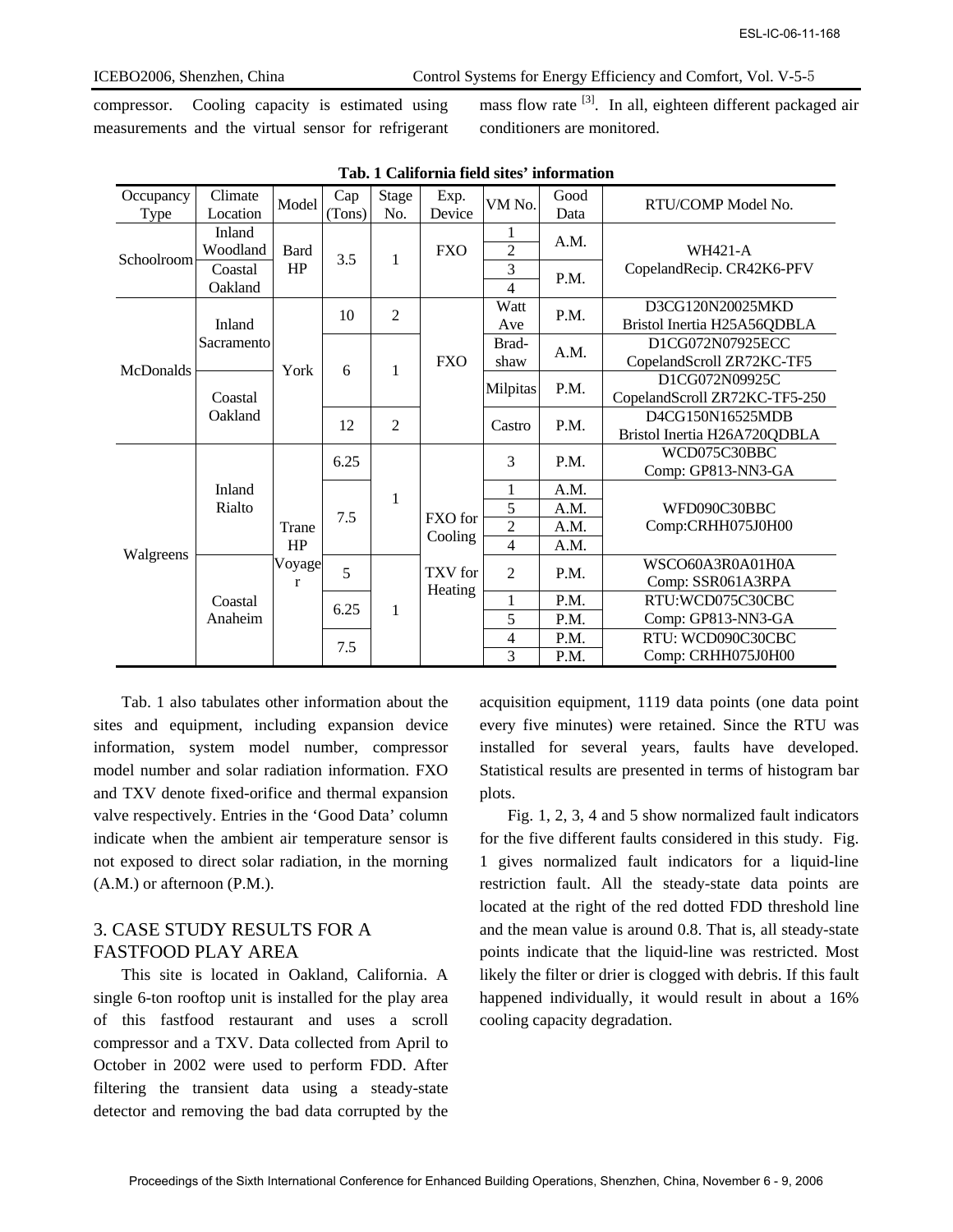

Normalized Fault Indicator

# **Fig. 1 Liquid-line restriction indicator distribution**

Fig. 2 plots the normalized fault indicator for refrigerant charge faults. Similar to Fig. 1, all of the steady-state data points are located to the right of the FDD threshold and the mean value is about 1.6, which means that the system charge is very low. If this fault happened individually, it would result in about a 32% cooling capacity degradation.

Fig. 3 plots the normalized fault indicator for a condenser fouling fault. Most of the steady-state data points (>95%) are to the right of the FDD threshold and the mean value is about 0.5, which indicates that the condenser is a little dirty. If this fault happened individually, it would result in about 10% cooling capacity degradation.



**Fig. 2 Refrigerant low charge indicator distribution** 





Fig. 4 plots the normalized fault indicator for a compressor valve leakage fault. All the steady-state data points are to the left of the FDD threshold and the mean value is about -0.7, which indicates that the compressor is working properly and the compressor has about 15% heat loss. However, according to heat transfer analysis and our experience with laboratory data, compressors installed in packaged RTUs have very small heat loss, less than 5% of the power input and even gain some heat at some operating conditions. The explanation for this discrepancy is probably that the discharge line temperature is not measured accurately using the RTD temperature sensor. Li  $^{[4]}$  investigated the RTD measuring issue and presented a correction approach. However, there is evidence obtained from a site visit that the discharge line temperature sensor is not probably installed or insulated. ESL-IC-06-11-168 Proceedings of the Sixth International Conference for Enhanced Building Operations, Shenzhen, China, November 6 - 9, 2006

The normalized fault indicator for the evaporator fouling fault is plotted in Fig. 5. Most of the steady-state data points are at the right of the FDD threshold and the mean value is about 0.96, which indicates that the evaporator is dirty. If this fault occurs individually, it would result in about 19% cooling capacity degradation.



**Fig. 4 Compressor leakage indicator distribution**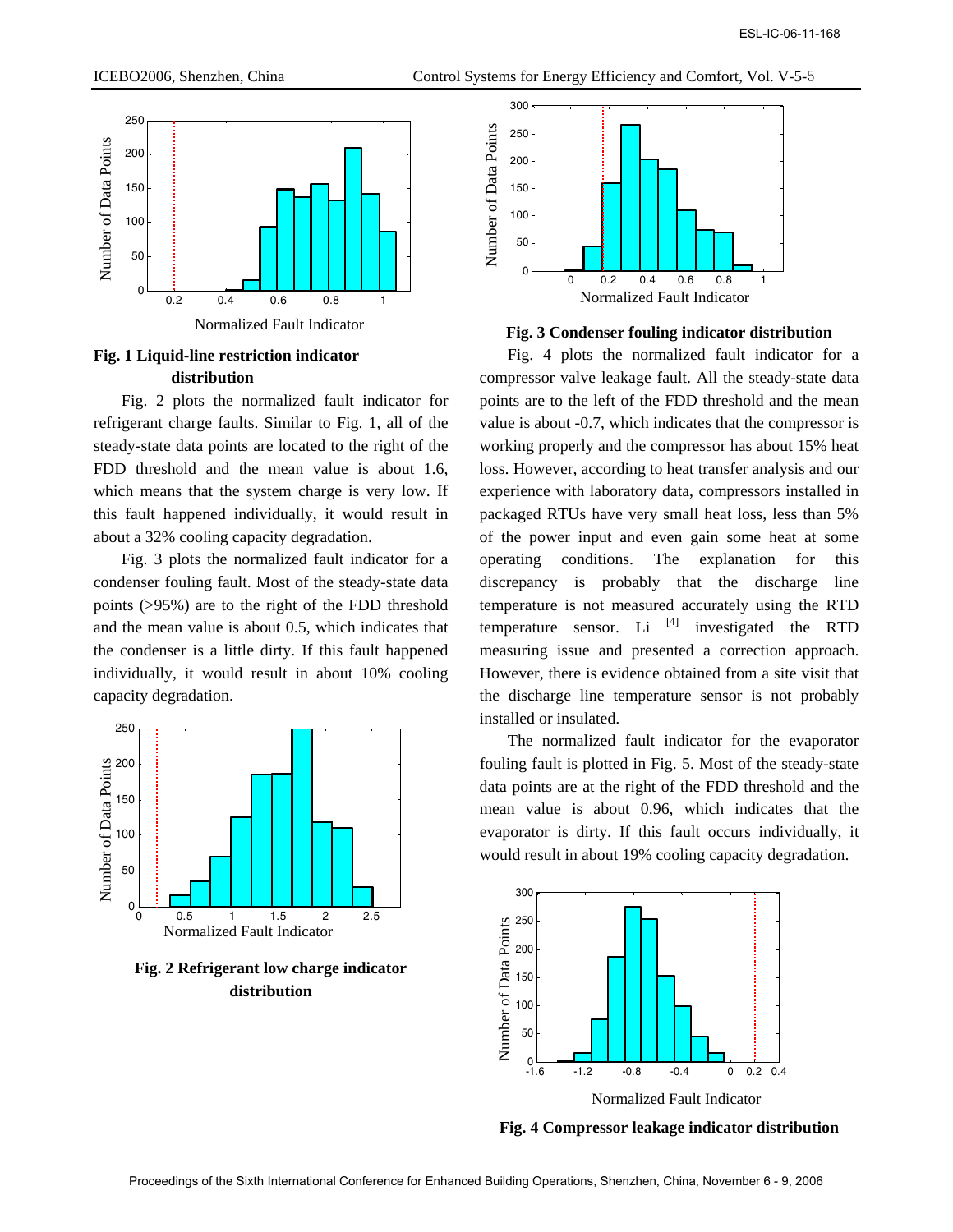

**Fig. 5 Evaporator fouling indicator distribution** 

In summary, the system is impacted by four simultaneous faults, including low refrigerant charge, liquid line restriction, condenser fouling and evaporator fouling.

Fig. 6 plots the cooling capacity degradation associated with the combination of these faults for the case study site. The system cooling capacity is degraded 23~45% (average of about 32%), which is consistent with the degradation that would be determined for solely for the low refrigerant charge fault. This is becasue the low charge fault is a system-level fault which is not completely decoupled from other component-level faults and thus its indicator reflects the impact of other faults. The cooling capacity degradation is consistent with the return air temperature and system runtime. It can be seen from Fig. 7 that the average return air temperature is around 78 F and the highest is 88 F, which means that this equipment does not maintain comfortable space conditions much of the time. From Fig. 8, it can be seen that the system ran continuously for long periods of time (average of 2.5 hours, maximum of 9 hours). So, based on a comfort criterion, service should have been done to correct the diagnosed faults. CS-C-06-11-189<br>
CS-C-06-11-168 Proceedings of the Sixth International Conference for Enlarge Sixth International Conference for Conference for Conference for Eng international Conference for Eng international Conference f



**Fig. 6 Cooling capacity degradation distribution**



**Fig. 7 Return air temperature distribution** 

Fig. 9 plots an economic criterion for service, EER degradation. It can be seen that the system EER degrades between about 10~40%, depending on the operating conditions. Compared with the cooling capacity degradation, the EER degradation is a little smaller. Fig. 10 plots the system power consumption reduction. The average power consumption reduction is about 15%, which is smaller than the average cooling capacity degradation of 32%. The average degradation in EER is 21%.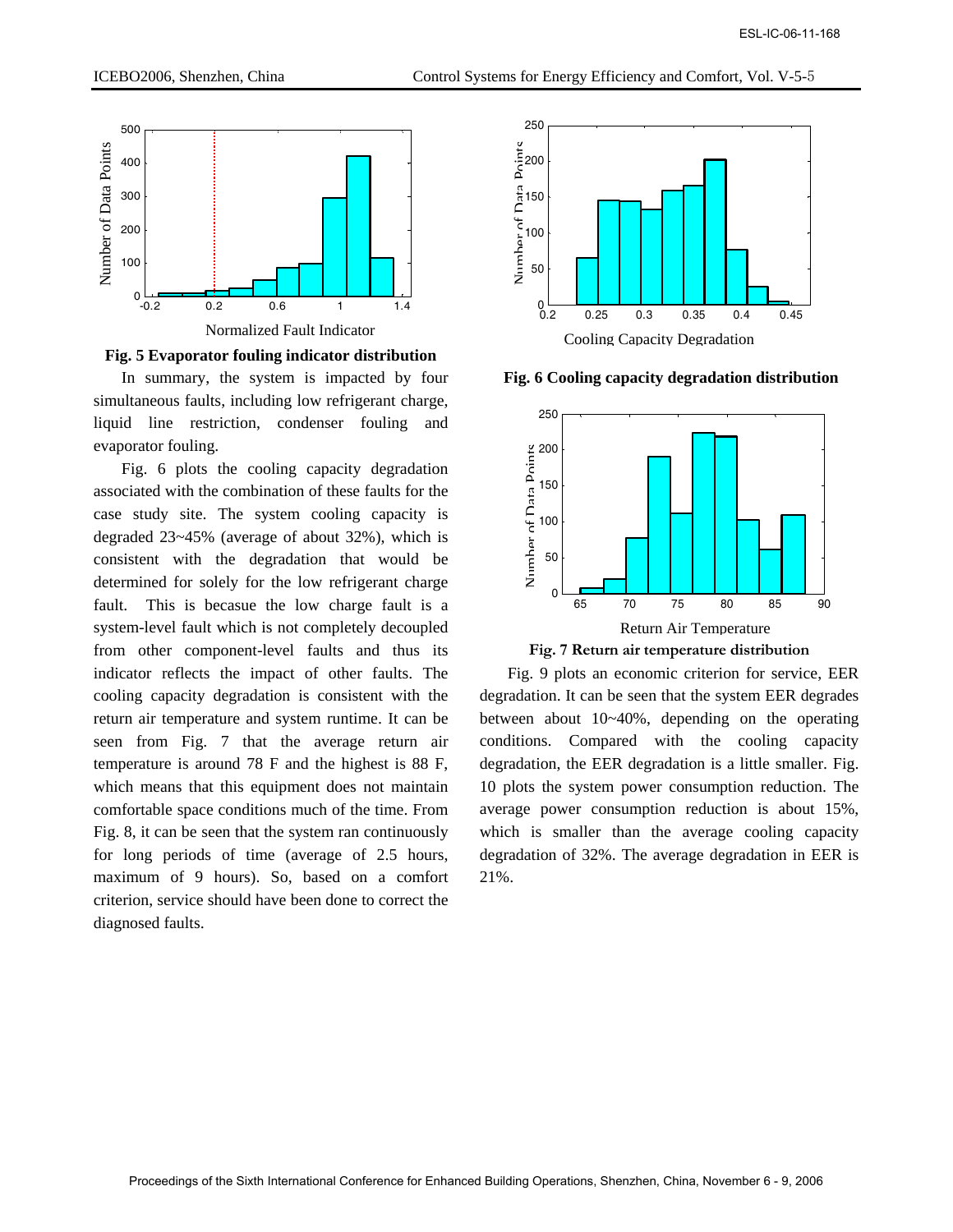

**Fig. 8 Continuous runtime distribution**



**Fig. 10 Power consumption reduction distribution** 

## 4 RESULTS FOR OTHER SITES

Since the sites in California were originally configured for application of another FDD technique [5, 6, 7], some necessary information about the compressor, expansion device and system configuration are not available for full application of the FDD method. Therefore, the FDD technique is only partially applied to the other sites. Similar to the Oakland fastfood restaurant site, data collected from April to October in 2002 are used to do analysis

ICEBO2006, Shenzhen, China Control Systems for Energy Efficiency and Comfort, Vol. V-5-5

except for the Anaheim retail store site, which is based on

The diagnosis results for these sites are summarized in Tab. 1, 2, 3 and 4. The initial investigation shows that faults happen very frequently at field sites. Fifteen of the twenty-one systems (71%) are significantly impacted by faults: eleven (52%) systems have filter/drier restrictions, ten (48%) systems have refrigerant charge faults, eight (38%) systems have more than two simultaneous faults and nine (43%) should have been serviced immediately based on degradations in capacity and EER.

**Tab. 1 FDD results for modular school sites** 

|                            |                  | Woodland | Oakland |        |
|----------------------------|------------------|----------|---------|--------|
|                            | Unit 2<br>Unit 1 |          | Unit 1  | Unit 2 |
| Refrigerant<br>Charge      | Normal           | Normal   | Normal  | Over   |
| Liquid-line<br>Restriction | Yes              | Yes      | Yes     | No     |
| Evaporator<br>Fouling      | No               | No       | No      | Yes    |
| Service                    | Not yet          | Yes      | Not yet | Yes    |

|  | Tab. 2 FDD results for fast-food restaurants |  |  |
|--|----------------------------------------------|--|--|
|--|----------------------------------------------|--|--|

|                | Brad- | Castro Valley |                                      |     | Watt Avenue |
|----------------|-------|---------------|--------------------------------------|-----|-------------|
|                |       |               | shaw Stage 1 Stage 2 Stage 1 Stage 2 |     |             |
| Ref.<br>charge |       |               | Low Normal Normal Low                |     | Normal      |
| Llrestr        | Yes   | No            | No                                   | No  | No          |
| Service        | Yes   | NА            | NΑ                                   | Not | NΑ          |

**Tab. 3 FDD results for retail stores at Rialto** 

|                | <b>INIT1</b> |            |               | UNIT2 UNIT3 UNIT4 UNIT5 |       |
|----------------|--------------|------------|---------------|-------------------------|-------|
| Ref.<br>charge | Low          | Low        | Normal Normal |                         | (Over |
| Llrestr        | Nο           | <b>Yes</b> | No.           | N <sub>0</sub>          | No    |
| Service        | Yes          | Yes        | NΑ            | <b>NA</b>               | No    |

|  |  |  |  |  |  |  |  | Tab. 4 FDD results for retail stores at Anaheim |
|--|--|--|--|--|--|--|--|-------------------------------------------------|
|--|--|--|--|--|--|--|--|-------------------------------------------------|

|                |     |            |             | UNIT1 UNIT2 UNIT3 UNIT4 UNIT5 |         |
|----------------|-----|------------|-------------|-------------------------------|---------|
| Ref.<br>charge | Low |            |             | Low Normal Low Normal         |         |
| Lirestr        | Yes | <b>Yes</b> | Yes         | <b>Yes</b>                    | Yes     |
| Service        | Yes |            | Yes Not yet | Yes                           | Not yet |

# 5 INSPECTION OF FAULTS THROUGH SITE **VISITS**

Several field site visits have been made to provide some confirmation of the type and level of faults that are indicated through data analysis. This project does not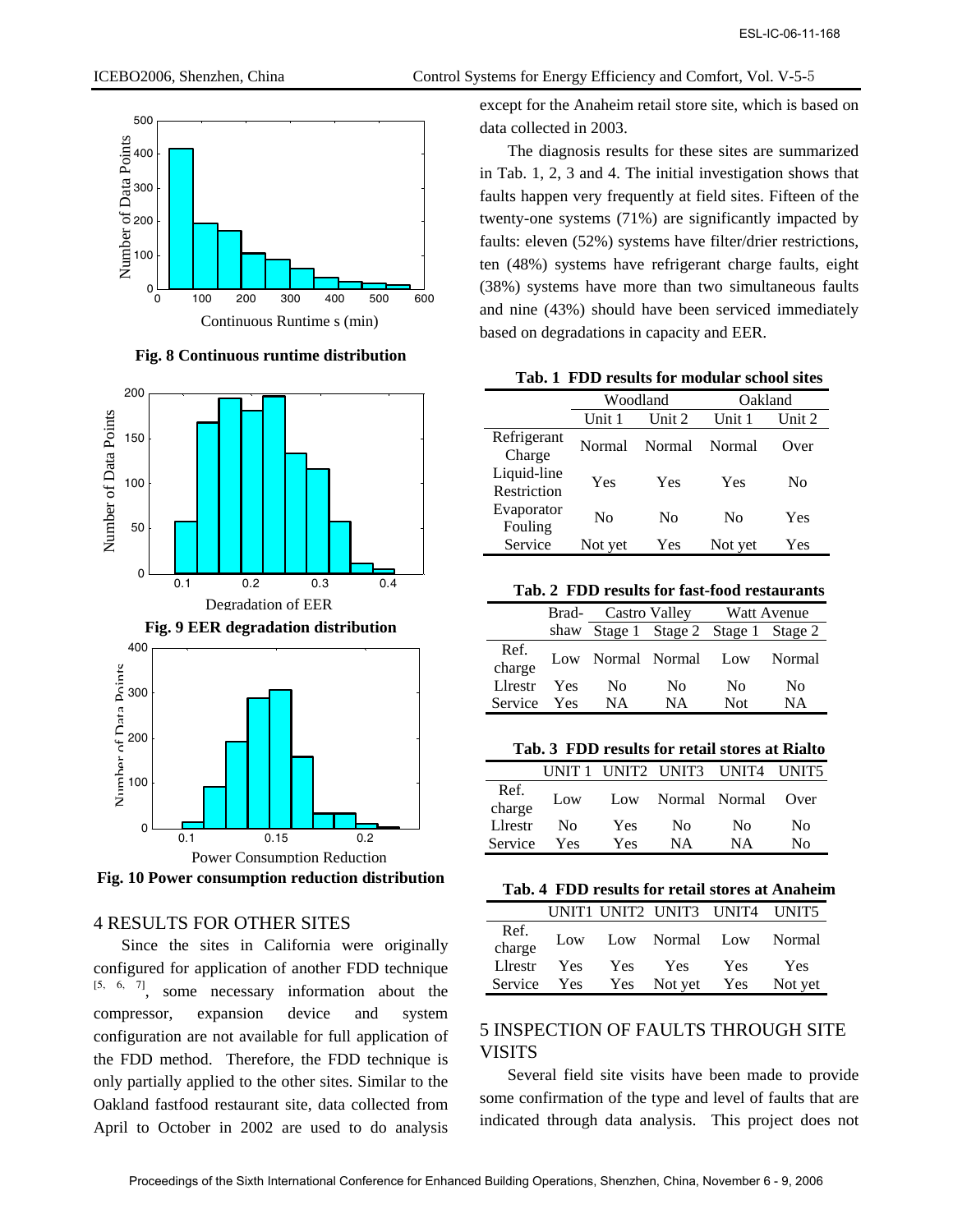have the resources necessary to verify faults through application of service and post-repair data processing. Only qualitative assessments of fault occurrences are made through visual inspections. Therefore, only those faults which could be confirmed visually are considered.

For refrigerant leakage, visual evidence appears as lubricant residual at piping connections or fittings. For example, Fig. 11 gives some snapshots taken at field sites that indicate leakage occurred at the pressure sensor fittings. Fig. 12 shows a case where leakage occurs at the brazed or welded areas of condenser tube bends. Fig. 13 shows another leakage case which occurs at the compressor service ports. Tab. 5 summarizes the earlier diagnoses based upon sensor readings and the on-site evidence for refrigerant leakage. Most of the cases are confirmed by visual signs of lubricant leakage. However, lubricant leakage is only a sufficient condition for refrigerant leakage and not a necessary condition. Refrigerant leakage could occur without visual evidence. What's more, the refrigerant charge could be low due to inadequate charging at the time of



service. Also, it is impossible to find visual signs for refrigerant overcharge as well.







**Fig. 12 Evidence of leakage occurring at the tube bends** 



**Fig. 13 Lubricant leakage**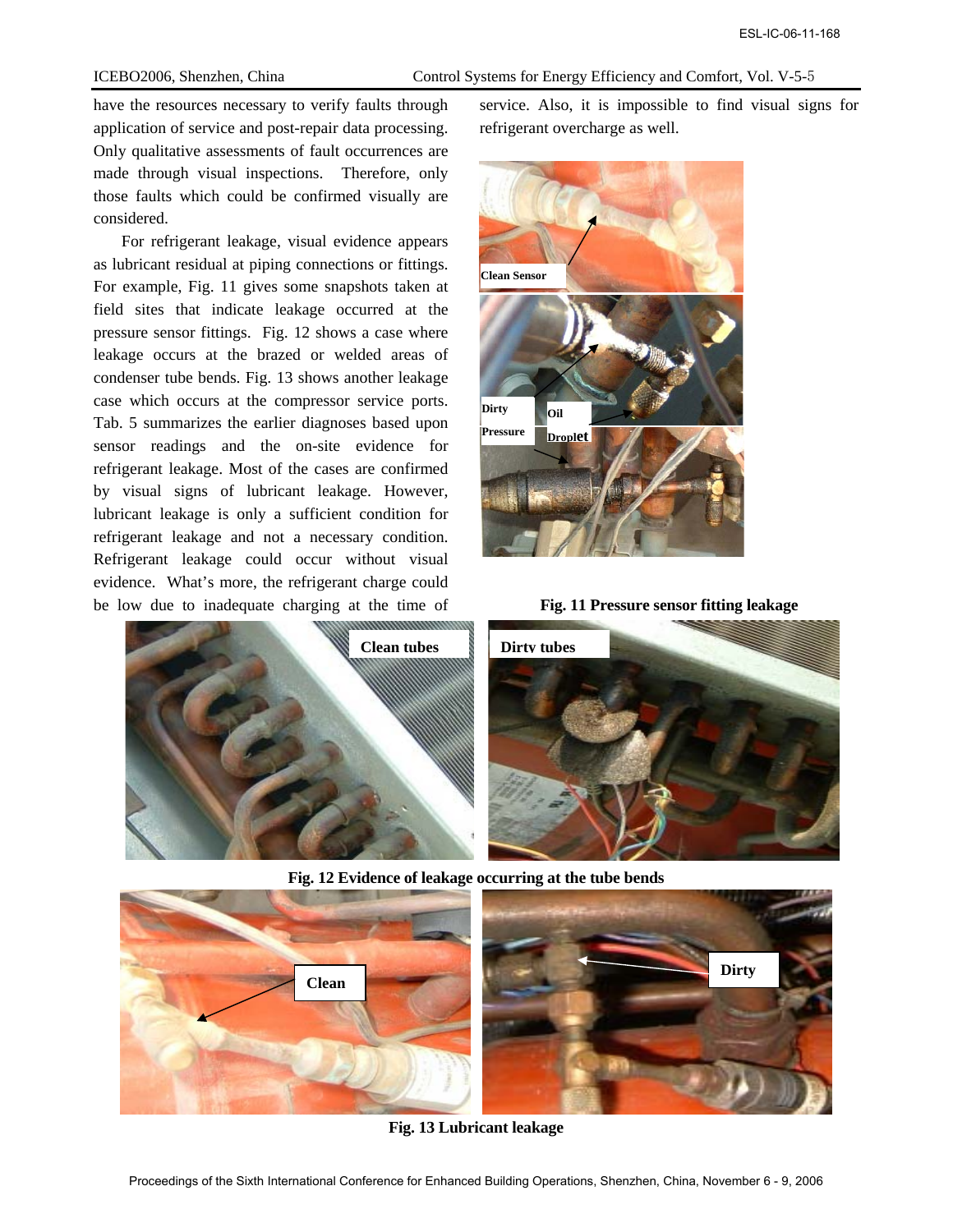|         |                        |                                            | Tab. 5 System charge diagnostics                                                                                                                                                                                                                                                                                                                                                |              |                               |                                                                                                                                                                                                                                                                                                                                                                                                      |
|---------|------------------------|--------------------------------------------|---------------------------------------------------------------------------------------------------------------------------------------------------------------------------------------------------------------------------------------------------------------------------------------------------------------------------------------------------------------------------------|--------------|-------------------------------|------------------------------------------------------------------------------------------------------------------------------------------------------------------------------------------------------------------------------------------------------------------------------------------------------------------------------------------------------------------------------------------------------|
|         |                        |                                            | Lubricant Leakage Sign                                                                                                                                                                                                                                                                                                                                                          |              | Previous Diagnosis            | <b>Notes</b>                                                                                                                                                                                                                                                                                                                                                                                         |
|         | Site Name              | Suction                                    | Discharge Pressure                                                                                                                                                                                                                                                                                                                                                              | Others       | Charge                        |                                                                                                                                                                                                                                                                                                                                                                                                      |
|         |                        | Pressure Sensor                            | Sensor                                                                                                                                                                                                                                                                                                                                                                          |              |                               |                                                                                                                                                                                                                                                                                                                                                                                                      |
|         | VM3                    |                                            | Information is missed                                                                                                                                                                                                                                                                                                                                                           | Condenser    | Low                           |                                                                                                                                                                                                                                                                                                                                                                                                      |
|         | VM1                    | Leakage                                    | No                                                                                                                                                                                                                                                                                                                                                                              | tube bends   | Low                           |                                                                                                                                                                                                                                                                                                                                                                                                      |
| Rialto  | VM <sub>5</sub>        | N <sub>o</sub>                             | Leakage                                                                                                                                                                                                                                                                                                                                                                         |              | Normal                        | Recent leakage                                                                                                                                                                                                                                                                                                                                                                                       |
|         | VM <sub>2</sub>        | Leakage                                    | N <sub>0</sub>                                                                                                                                                                                                                                                                                                                                                                  |              | Normal                        | Recent leakage<br>(oil droplet)                                                                                                                                                                                                                                                                                                                                                                      |
|         | VM4                    | N <sub>o</sub>                             | Leakage                                                                                                                                                                                                                                                                                                                                                                         |              | High                          | Recent leakage                                                                                                                                                                                                                                                                                                                                                                                       |
|         | VM <sub>2</sub>        | Leakage                                    | No                                                                                                                                                                                                                                                                                                                                                                              |              | Low                           |                                                                                                                                                                                                                                                                                                                                                                                                      |
| Anaheim | VM1<br>VM <sub>5</sub> | No<br>No                                   | No<br>No                                                                                                                                                                                                                                                                                                                                                                        | Suction line | Low<br>Normal                 |                                                                                                                                                                                                                                                                                                                                                                                                      |
|         | VM4                    | No                                         | No                                                                                                                                                                                                                                                                                                                                                                              |              | Low                           | No lubricant leakage                                                                                                                                                                                                                                                                                                                                                                                 |
|         | VM3                    | No                                         | No                                                                                                                                                                                                                                                                                                                                                                              |              | Normal                        |                                                                                                                                                                                                                                                                                                                                                                                                      |
| Castro  | Stage1                 | No                                         | No                                                                                                                                                                                                                                                                                                                                                                              |              | Normal                        |                                                                                                                                                                                                                                                                                                                                                                                                      |
| Valley  | Stage2                 | No                                         | N <sub>o</sub>                                                                                                                                                                                                                                                                                                                                                                  |              | Normal                        |                                                                                                                                                                                                                                                                                                                                                                                                      |
|         | Milpitas               | No                                         | Leakage                                                                                                                                                                                                                                                                                                                                                                         |              | Low                           |                                                                                                                                                                                                                                                                                                                                                                                                      |
|         | <b>Bradshaw</b>        | N <sub>0</sub>                             | Leakage                                                                                                                                                                                                                                                                                                                                                                         |              | Low                           | Discharge pressure<br>sensor is off                                                                                                                                                                                                                                                                                                                                                                  |
| Watt    | Stage1                 | N <sub>o</sub>                             | Leakage                                                                                                                                                                                                                                                                                                                                                                         |              | Low                           |                                                                                                                                                                                                                                                                                                                                                                                                      |
| Ave     | Stage2                 | No                                         | N <sub>o</sub><br>Fig. 14 shows several snapshots for evaporator                                                                                                                                                                                                                                                                                                                |              | Normal                        | Unlike evaporators, condensers do not have air filte                                                                                                                                                                                                                                                                                                                                                 |
|         |                        | of rims the previous diagnosis of a severe |                                                                                                                                                                                                                                                                                                                                                                                 |              |                               |                                                                                                                                                                                                                                                                                                                                                                                                      |
| ideal.  |                        |                                            | aporator fouling. Evaporator filter fouling is quite<br>nmon at the field sites, especially for the fastfood<br>olication. Another phenomenon is that filters of<br>ferent RTUs at the same site had very different<br>ling levels. Some of them are very dirty as shown<br>Fig. 14 and others were lightly fouled, which<br>ans that regular preventive maintenance service is | opened.      | develop with different speed. | Similar to evaporator air filters, some of them are cle<br>and some of them are dirty. Liquid-line restriction fau<br>are not visible unless the filter/drier is taken off a<br>In summary, faults are common for the field site<br>Heat exchanger fouling faults are more severe f<br>fastfood restaurants than for retail stores. For the sar<br>application and location, faults occur randomly a |
|         |                        |                                            | Fig. 14 Evaporator air filter fouling snapshots                                                                                                                                                                                                                                                                                                                                 |              |                               |                                                                                                                                                                                                                                                                                                                                                                                                      |

Fig. 14 shows several snapshots for evaporator air filter fouling which are taken from the Oakland fastfood Restaurant. It can be imagined that the air flow is significantly lowered for these cases, which confirms the previous diagnosis of a severe evaporator fouling. Evaporator filter fouling is quite common at the field sites, especially for the fastfood application. Another phenomenon is that filters of different RTUs at the same site had very different fouling levels. Some of them are very dirty as shown in Fig. 14 and others were lightly fouled, which means that regular preventive maintenance service is not ideal.



**Fig. 14 Evaporator air filter fouling snapshots**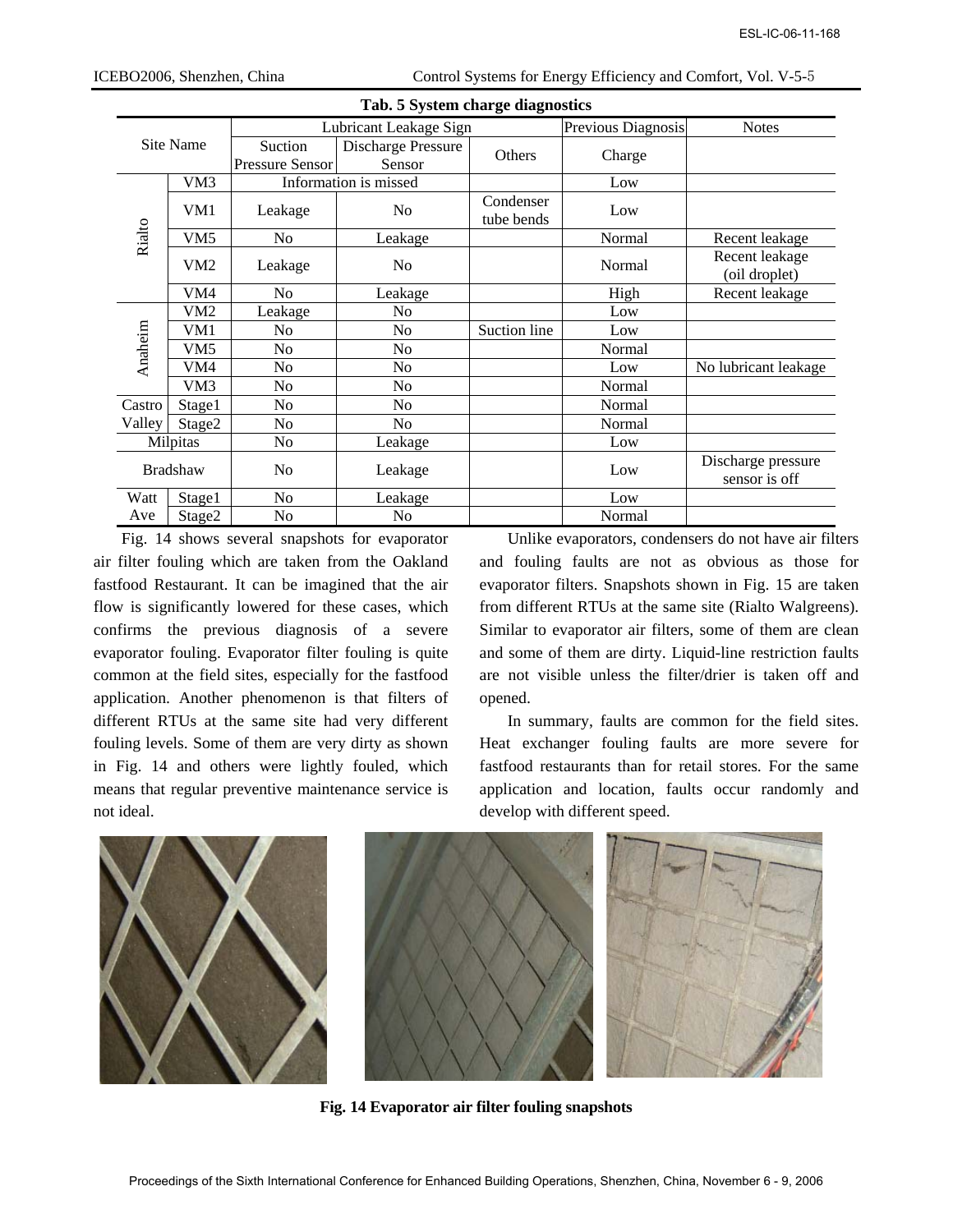

**Fig. 15 Condenser snapshots** 

#### 6 CONCLUSIONS

This paper presents the application of the DB FDD technique proposed by Li and Braun  $[1, 3]$ . The technique is applied to a number of California field sites which are selected so that they cover different climate types, different occupancy types and different equipment manufacturers. Detailed results are given for a single site whose system is impacted by four simultaneous faults, including low refrigerant charge, liquid line restriction, condenser fouling and evaporator fouling. Summary results are given for the other sites. Faults are common for the field sites: about 70% of the investigated systems are impacted by faults and about [1] Li, H. and Braun, J. E., A Methodology for Diagnosing 40% of them have more than one fault. Service is justified for about 40% of the units. Heat exchanger fouling faults are more severe for fast-food restaurants than for retail stores. For the same application and location, faults occur randomly and develop with [2] different speeds. Field visits verify most of the diagnosed faults.

### ACKNOWLEDGEMENTS

This work was supported by the California Energy [3] Li, H. and Braun, J. E., Decoupling Features and Virtual Commission (CEC) with additional cost-sharing provided by Honeywell, Inc and Field Diagnostic Services, Inc.

#### NOMENCLATURE

|                | $=$ Coefficient of performance    |
|----------------|-----------------------------------|
| DB             | $=$ Decoupling based              |
| EER            | $=$ Equipment efficiency ratio    |
| <b>FDD</b>     | $=$ Fault detection and diagnosis |
| <i>FXO</i>     | $=$ Fixed orifice                 |
| <i>llrestr</i> | $=$ Liquid-line restriction       |
| <i>RTU</i>     | $=$ Rooftop unit                  |
| TXV            | $=$ Thermostatic expansion device |

### REFERENCES

- Multiple-Simultaneous Faults in Vapor Compression Air Conditioners, International Journal of Heating, Ventilating, and Air Conditioning and Refrigerating Research, 2006. (accepted)
- Li, H. and Braun, J. E., Evaluation of a Decoupling-Based Fault Detection and Diagnostic Technique – Part I: Field Emulation Evaluation, The sixth International Conference for Enhanced Building Operations, Shenzhen, China, 2006. (accepted)
- Sensors for Diagnosis of Faults in Vapor Compression Air